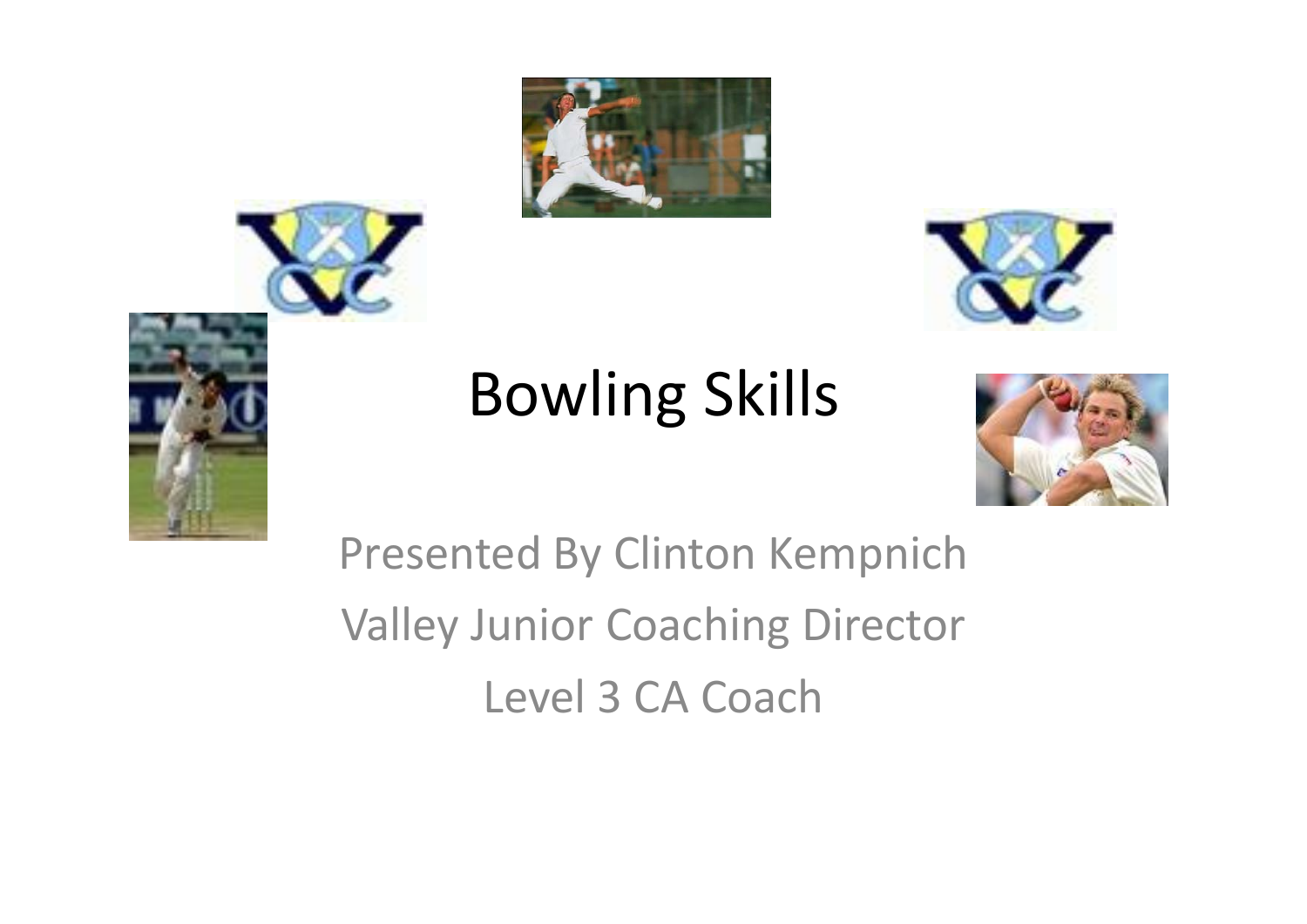## General issues for seam and spin

**The approach/run in, try to stay:**

•**Smooth**

•**Balanced**

•**Economical**

•**Rhythmical**

•**Consistent**

•**stay relaxed and try not to tense up.**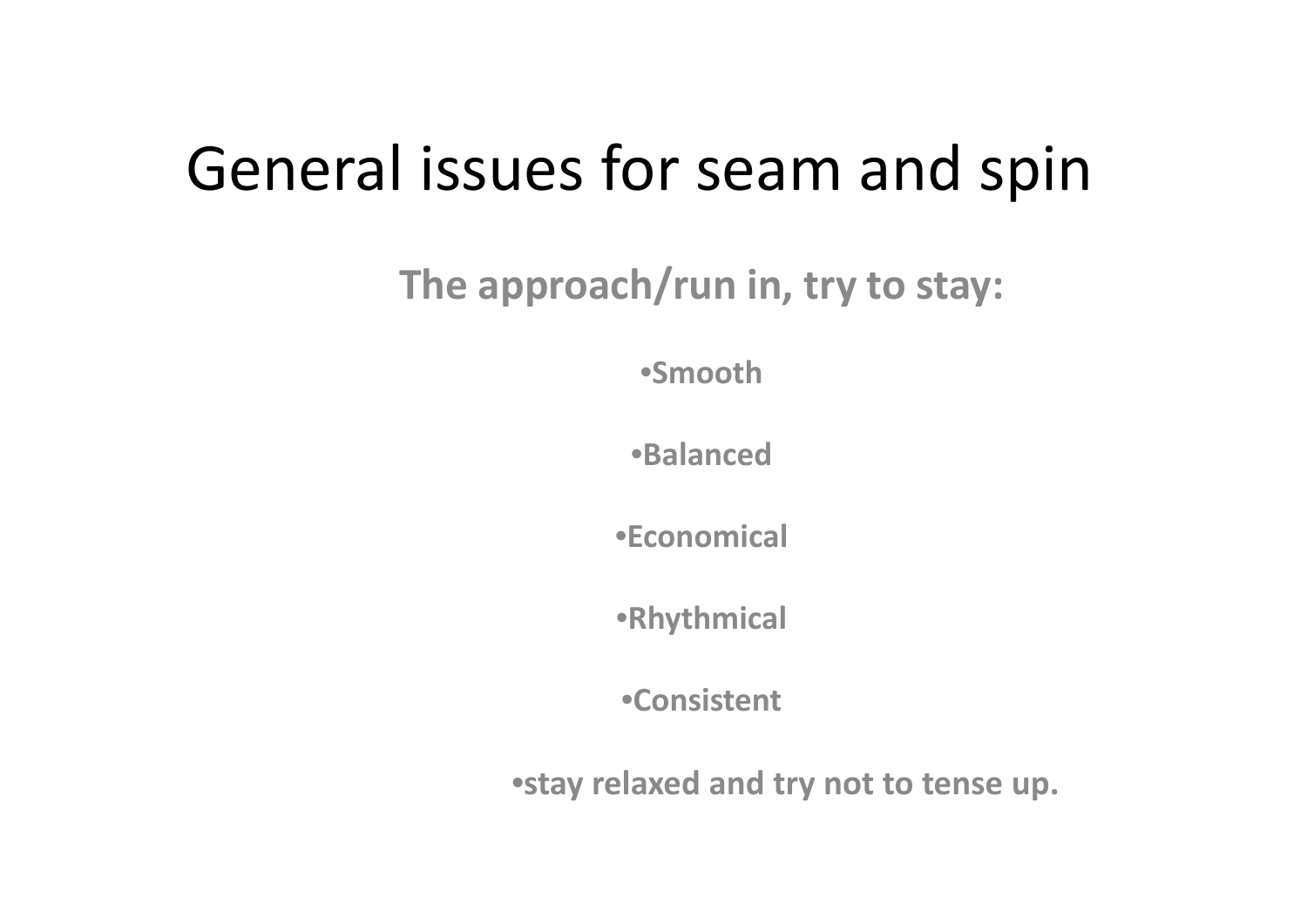## Angle of run up

• Quicks/mediums‐ straight but angles and positions within the crease are can be used to effect.

• Spinners ( personal choice and style but body pivot and position need to be considered)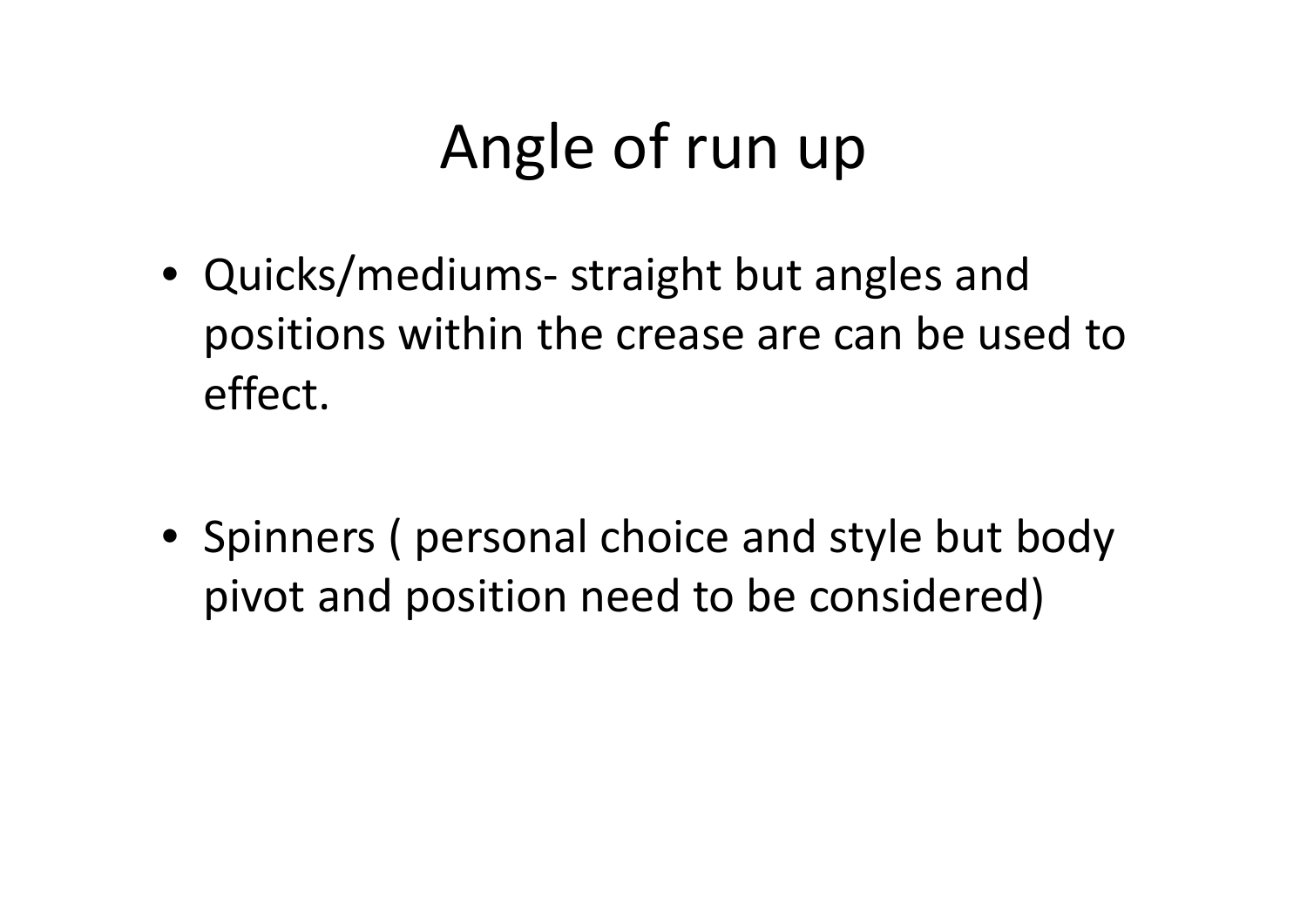## Tactics and plans

- Warm ups
- Direction- where to bowl?
- Ball care
- Build an over
- Field settings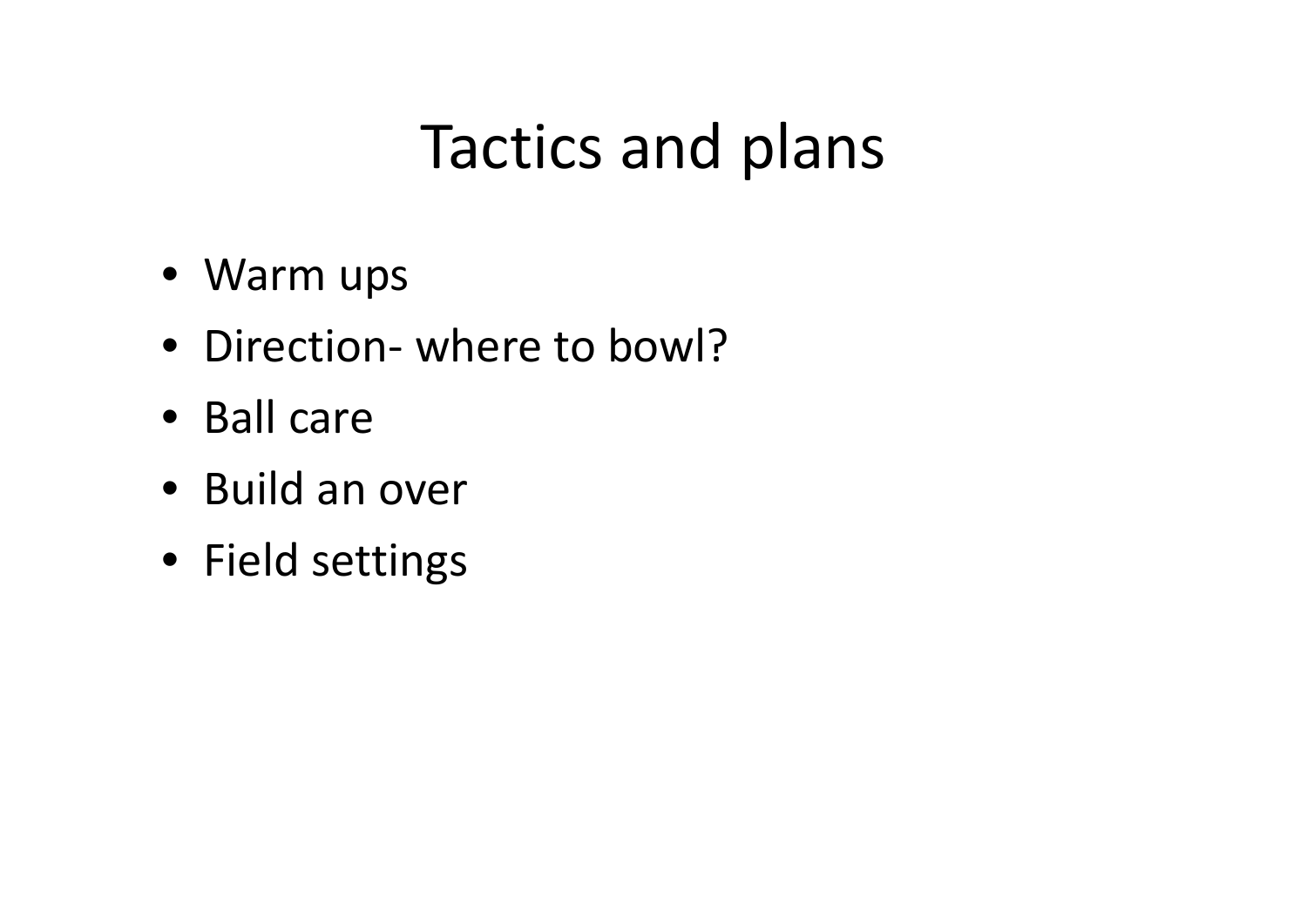#### Junior FAQ's

He throws but cannot get the concept of bowling, what do I do?

The bowler skips twice before release?

The bowler bowls 4 good balls and 2 "4" balls an over, why?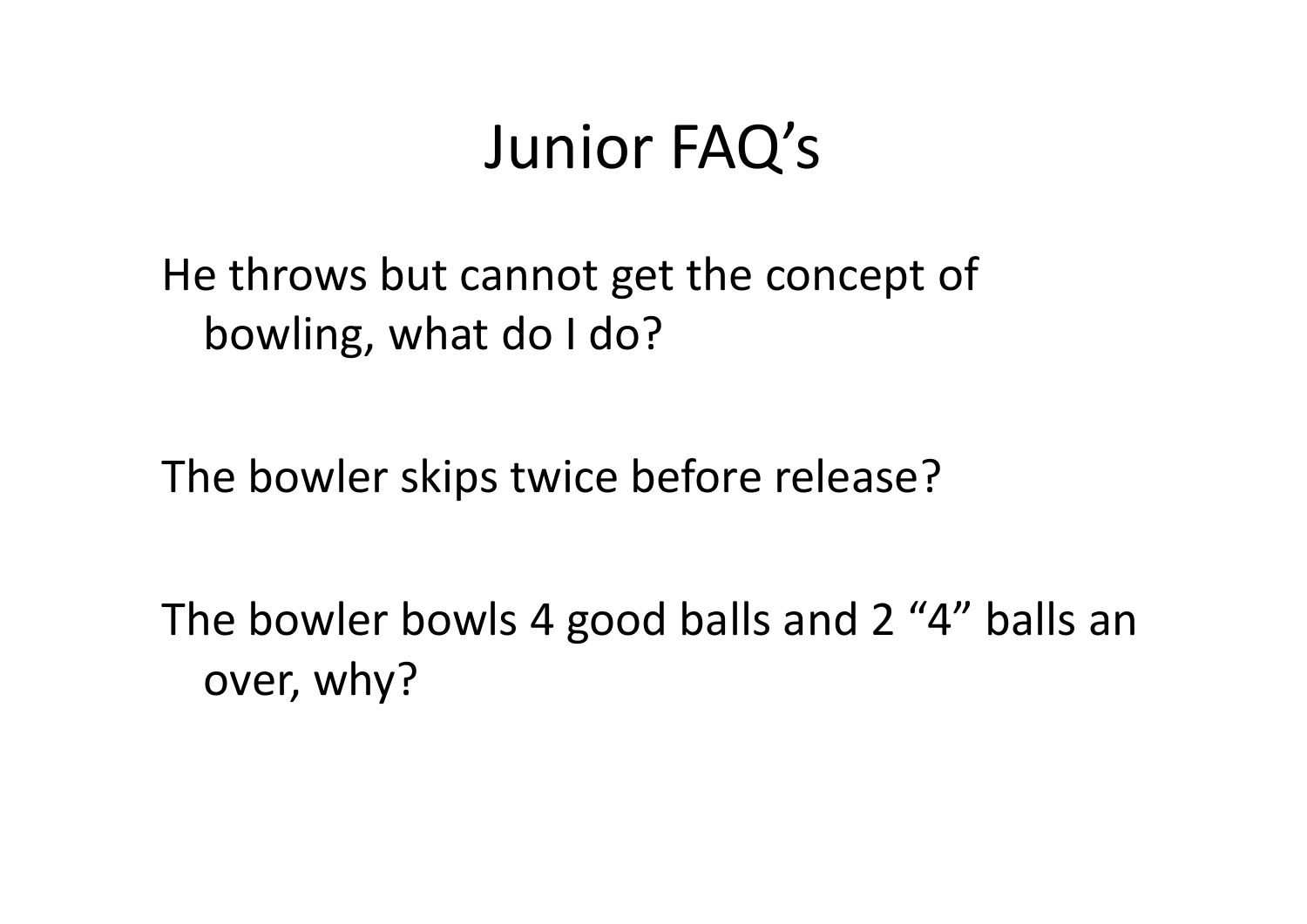

## Styles





Not so perfect - quick but injured

Perfect but unusual and real quick , not injured. 160.58 km/h – 180 KPH anecdotal

San Cincinnati Reds, Chapman 105 MPH (168KPH)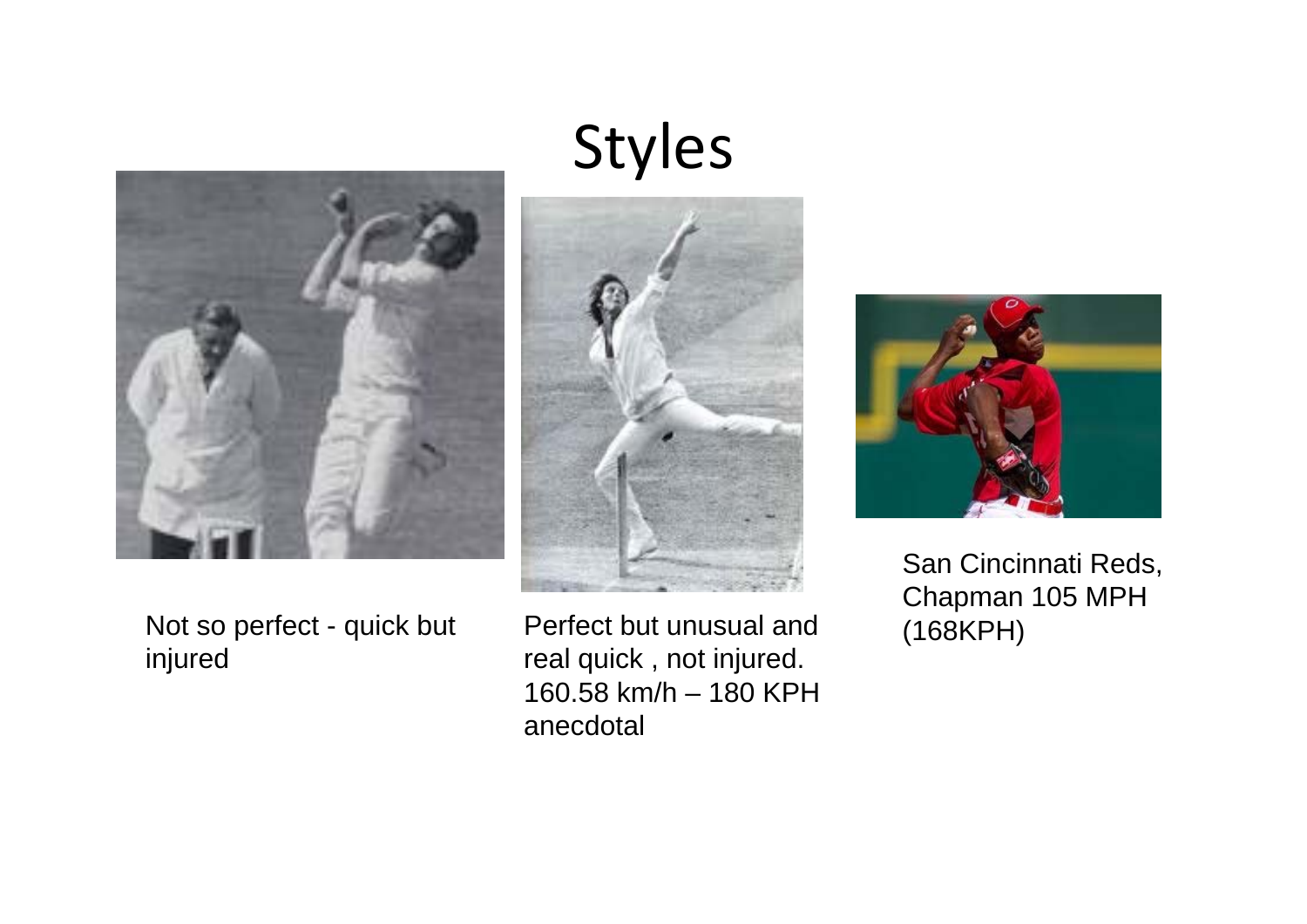## Direction

- Front on
- Side on
- Mixed
- All angles





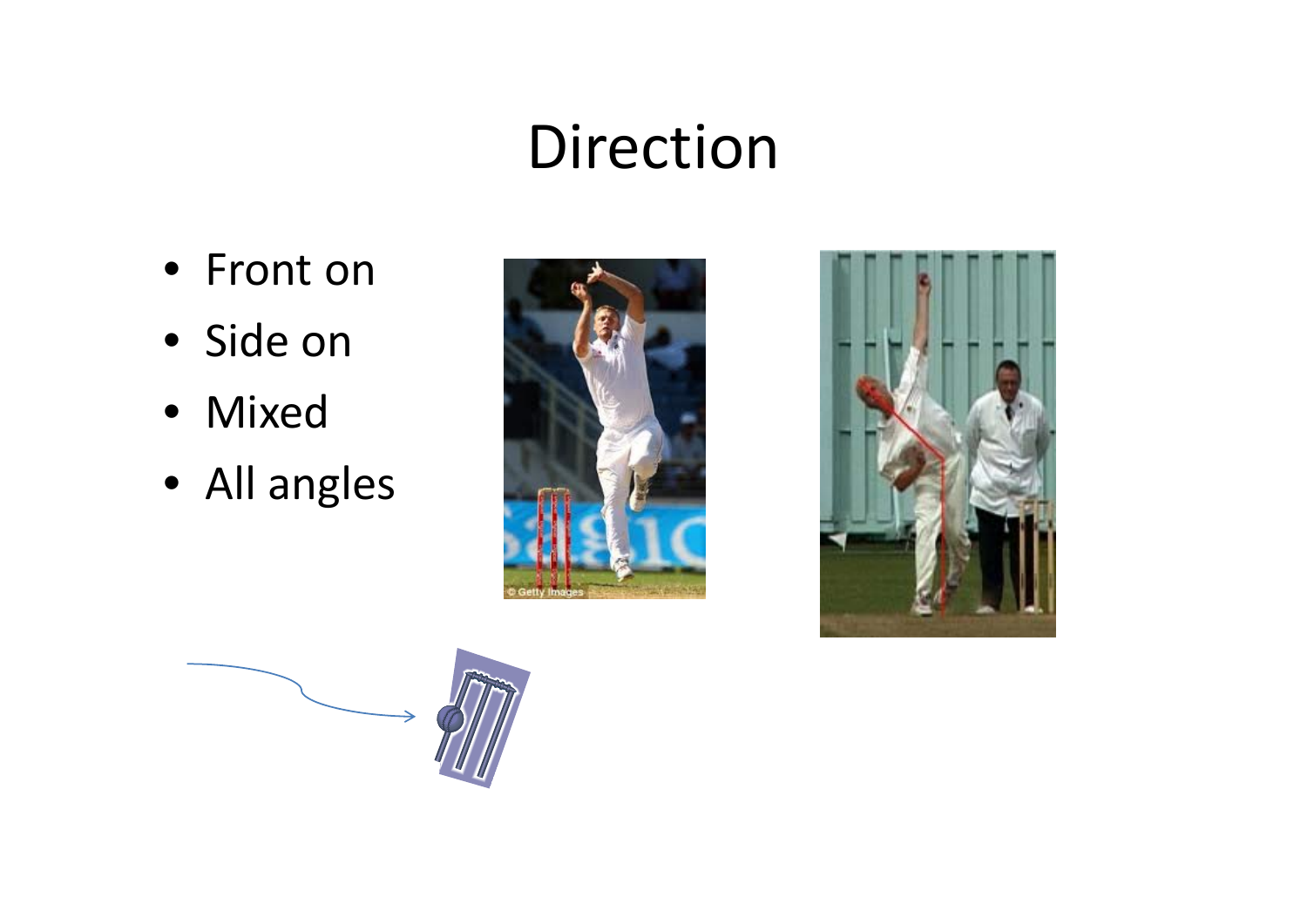#### Forces at work

• The faster the bowler runs into the wicket, the greater their physical conditioning needs to be to withstand the ground reaction forces (GRFs), in particularly at front foot contact. This can be anywhere between five to ten times the body weight (BW) of the bowler for each delivery.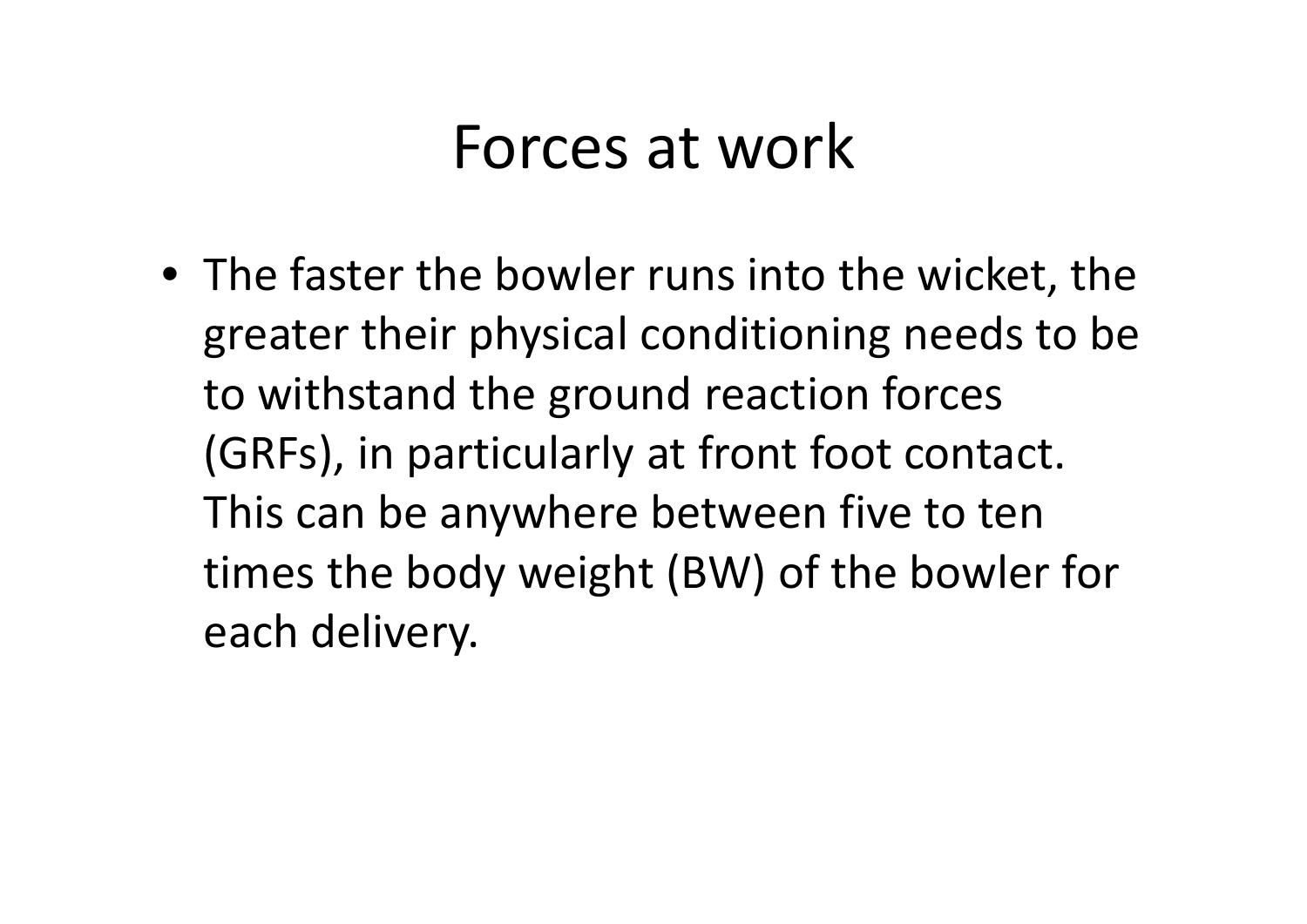



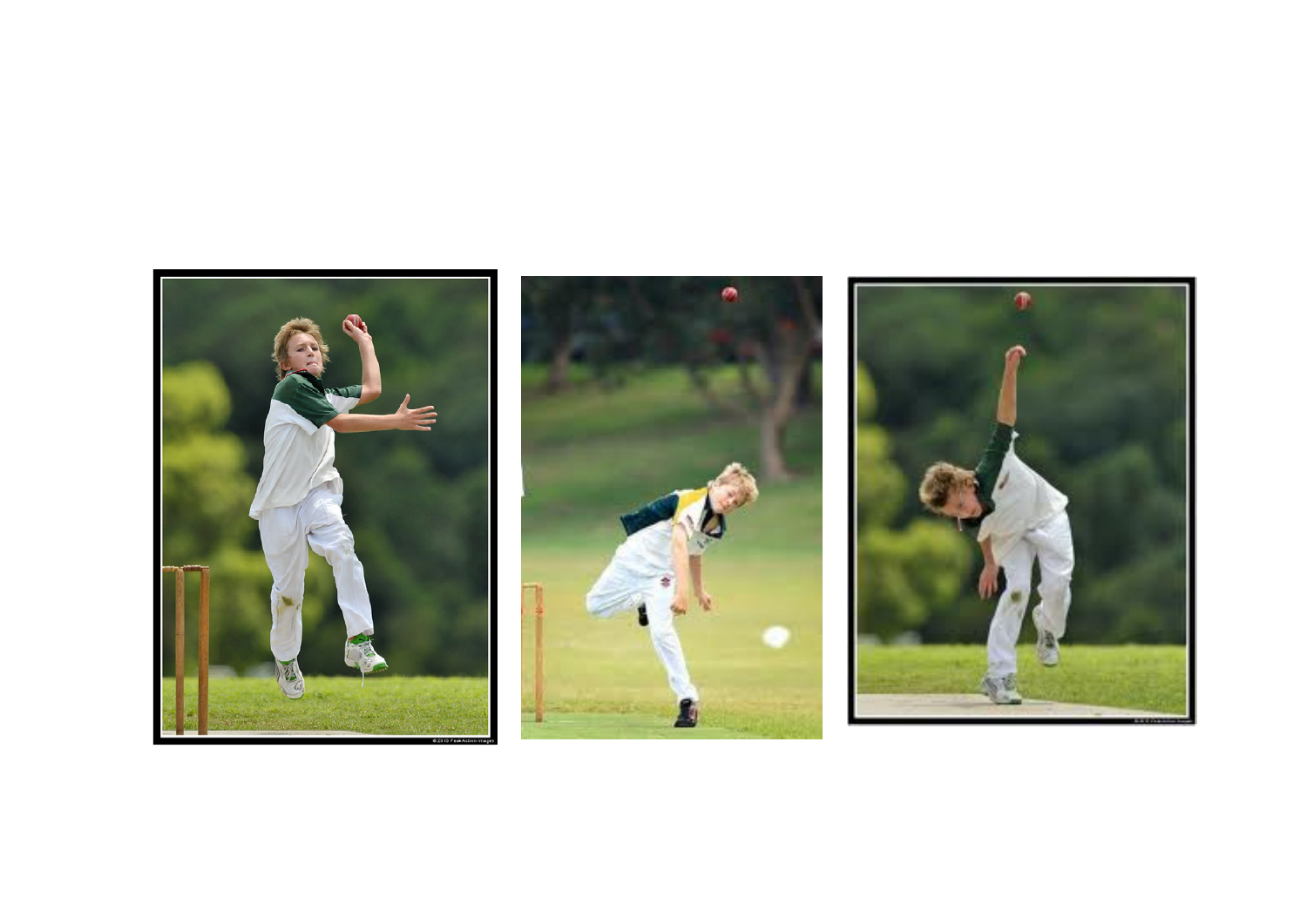

• Spondylolysis is an overuse injury that effects the hard tissue of the lower spine, specifically the lumbar. As seen in this picture, there is <sup>a</sup> fracture in the bone of the lumbar, thus meaning that it is <sup>a</sup> hard tissue injury.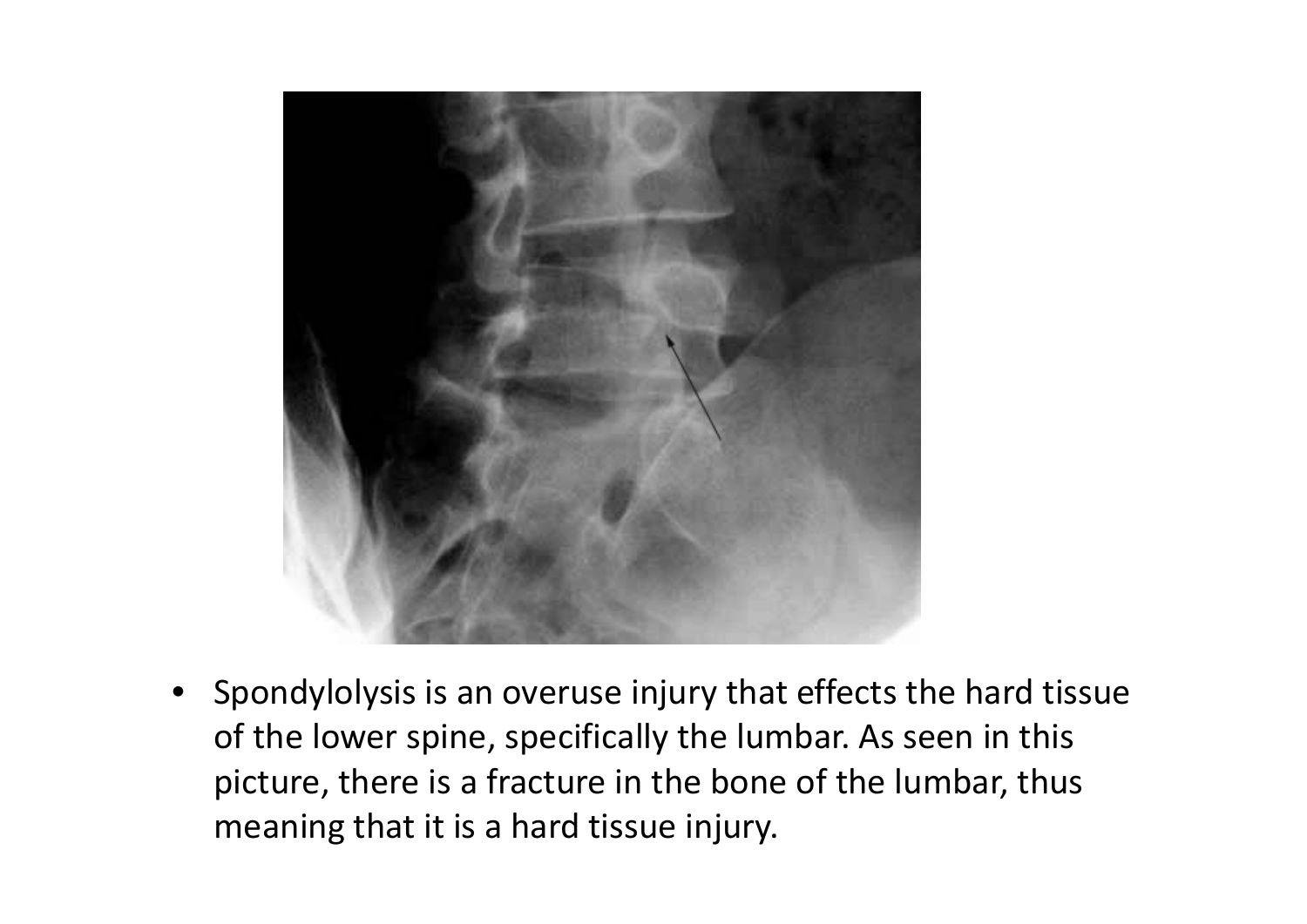## Action ‐ aspects to monitor

- Aim to keep your head as steady and level as possible, looking towards your target.
- Pull your front arm down and through the target area, making sure you complete the delivery with <sup>a</sup> full follow through.
- Front arm is important as it generates shoulder rotation that allows for <sup>a</sup> more symmetrical action and places less stress on the bowling arm.

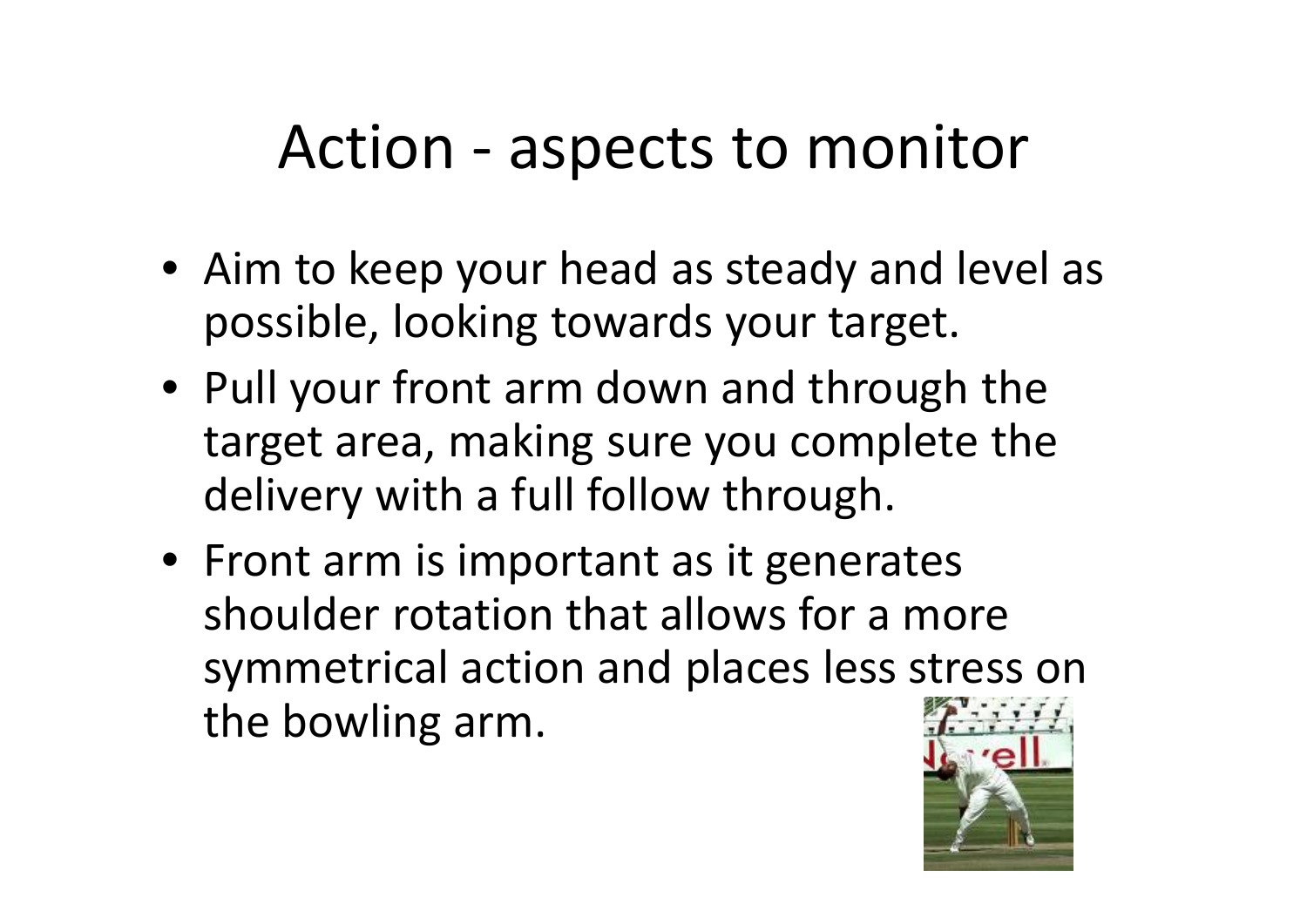## Keep it basic and simple



1 thing to work on – good 2 things to work on – OK 3 things to work on – hard 4 things to work on – you have to be kidding. My brain hurts.....

#### Daily Telegraph (London)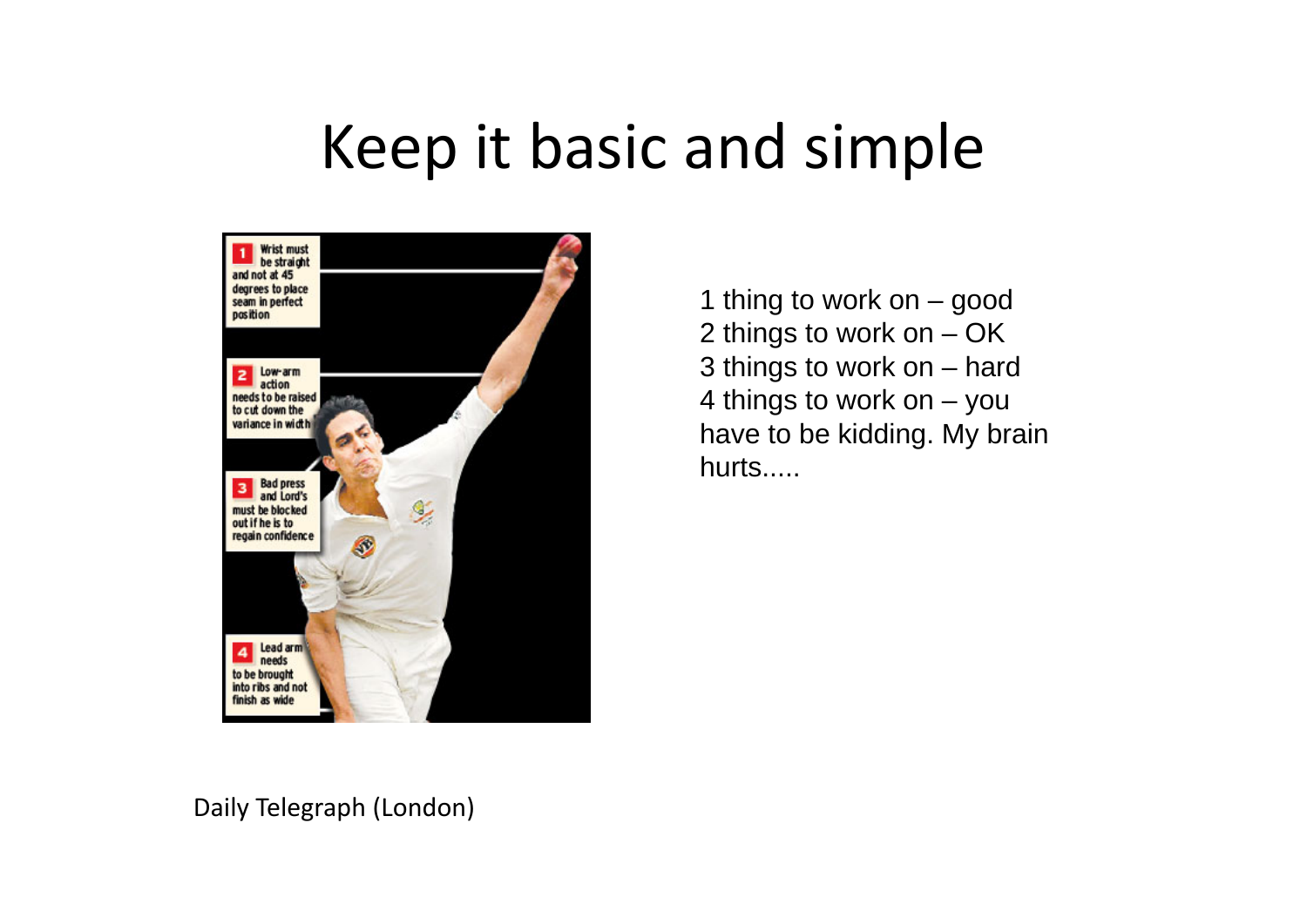#### Seamers

- Run up what is natural???
	- – $-$  straighter lines are better
	- – Closed eyes run up as <sup>a</sup> guide particularly for 13 year olds bowling off 18 metre run ups
	- Measure from where to where?
	- –— Repeatable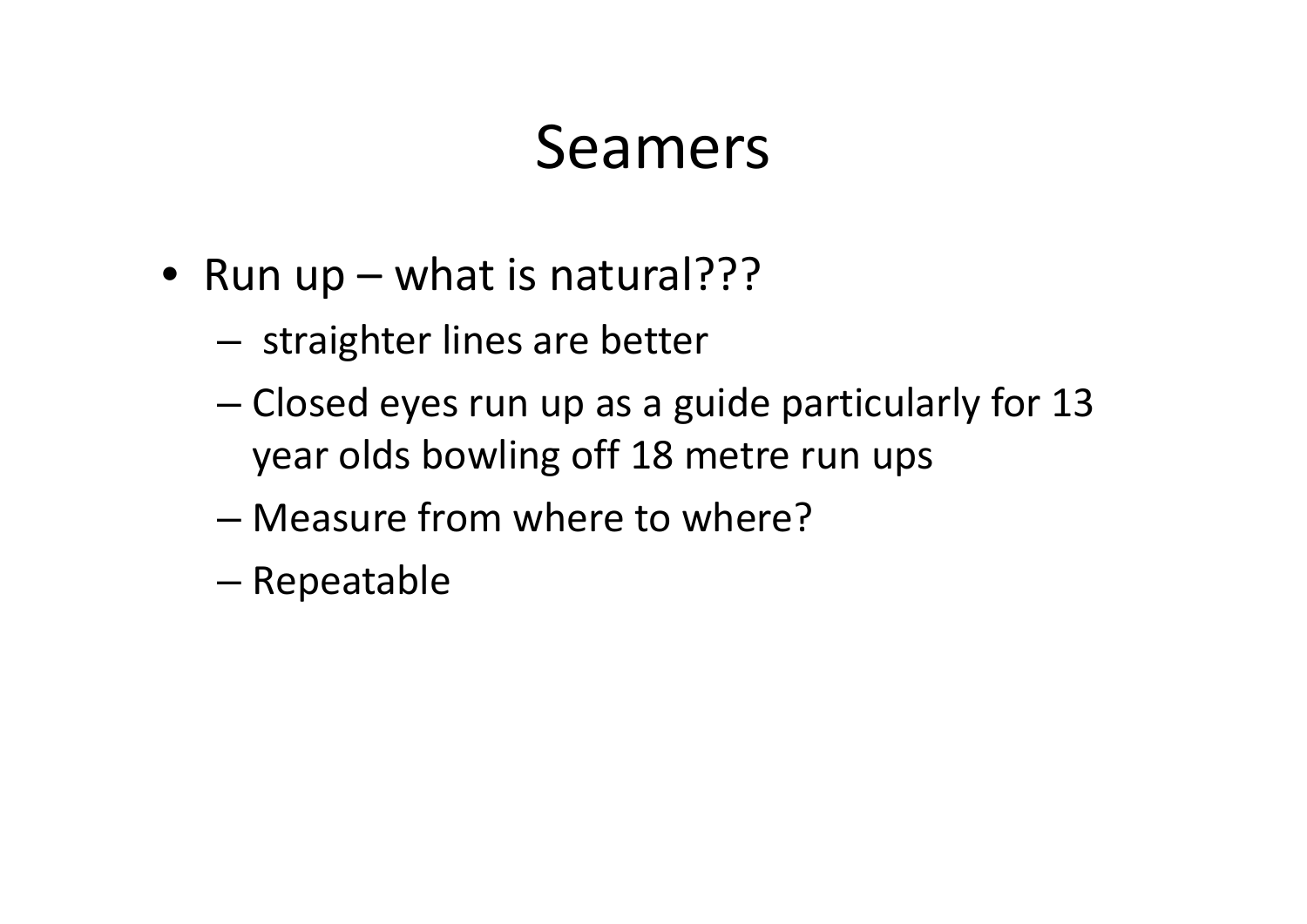#### Seamers action

• Try to keep everything in the same direction, towards your target, keep your hips and shoulders parallel/in‐line, and follow through the delivery in the direction where you intend the ball to go.



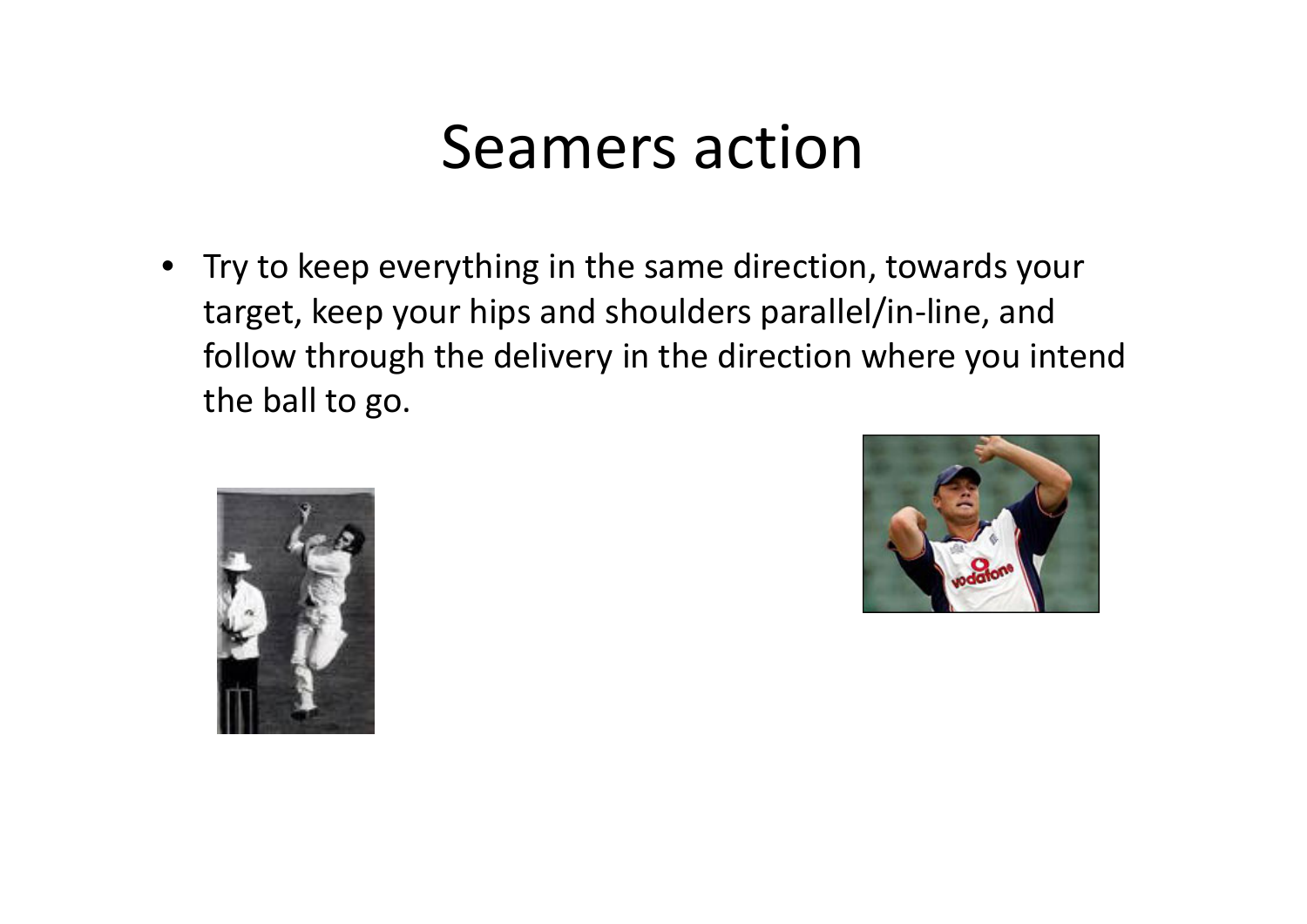## Action issues

- Fault detection and tips to fix
	- –— Skippers
	- –Poor angles
	- Laser lines
	- –– Head positioning
	- –— Run up
	- **Workloads**

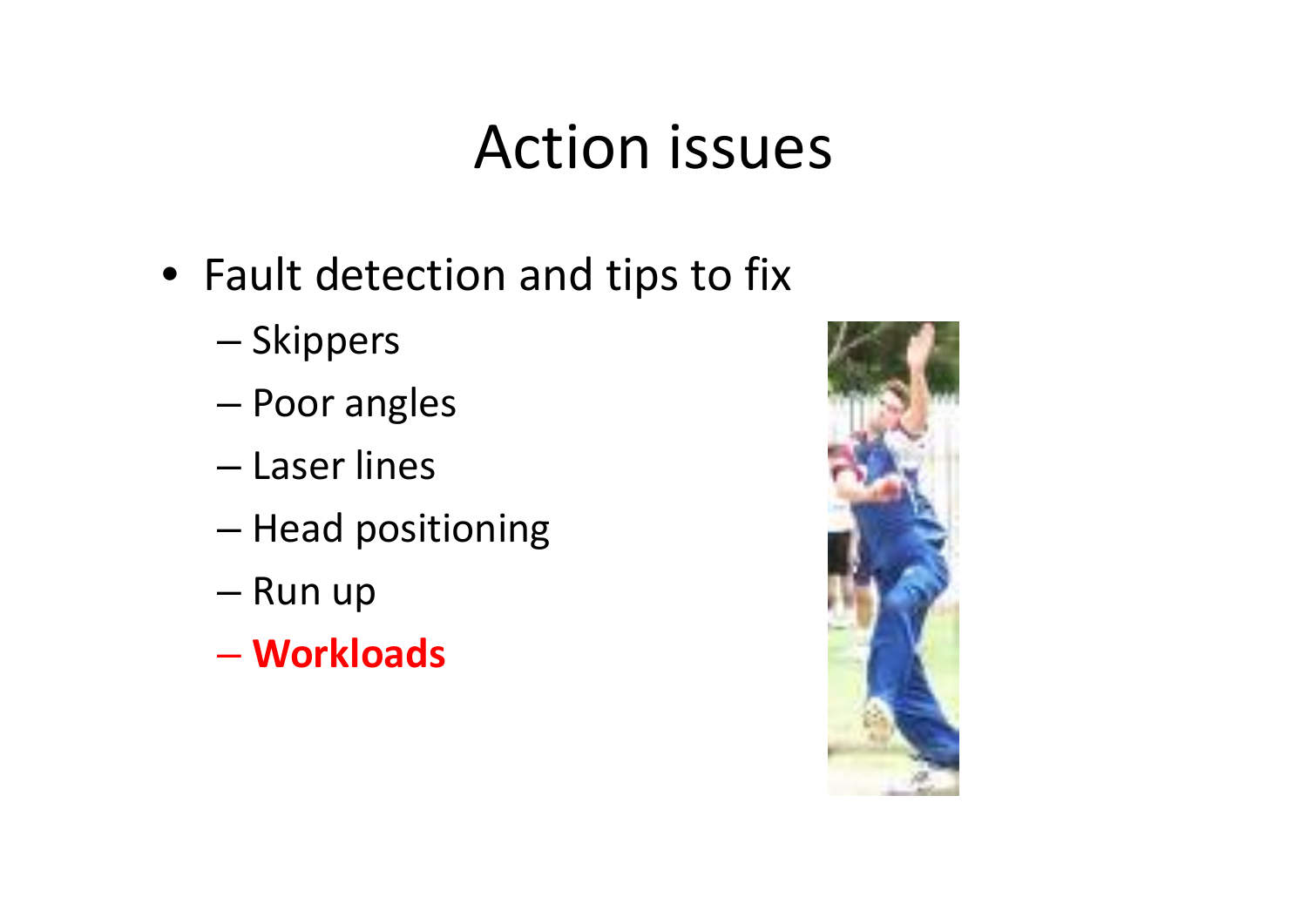## Grips and outcomes ‐ Seamers

• Basic Grip





- Variations
	- **For an off cutter,** <sup>a</sup> right‐handed bowler pulls his fingers down the right side of the ball (from his viewpoint), in an action similar to bowling an <u>off break, only at higher</u> speed. This changes the axis of spin to make it more like an off break, which makes the ball deviate to the right when it bounces on the pitch.



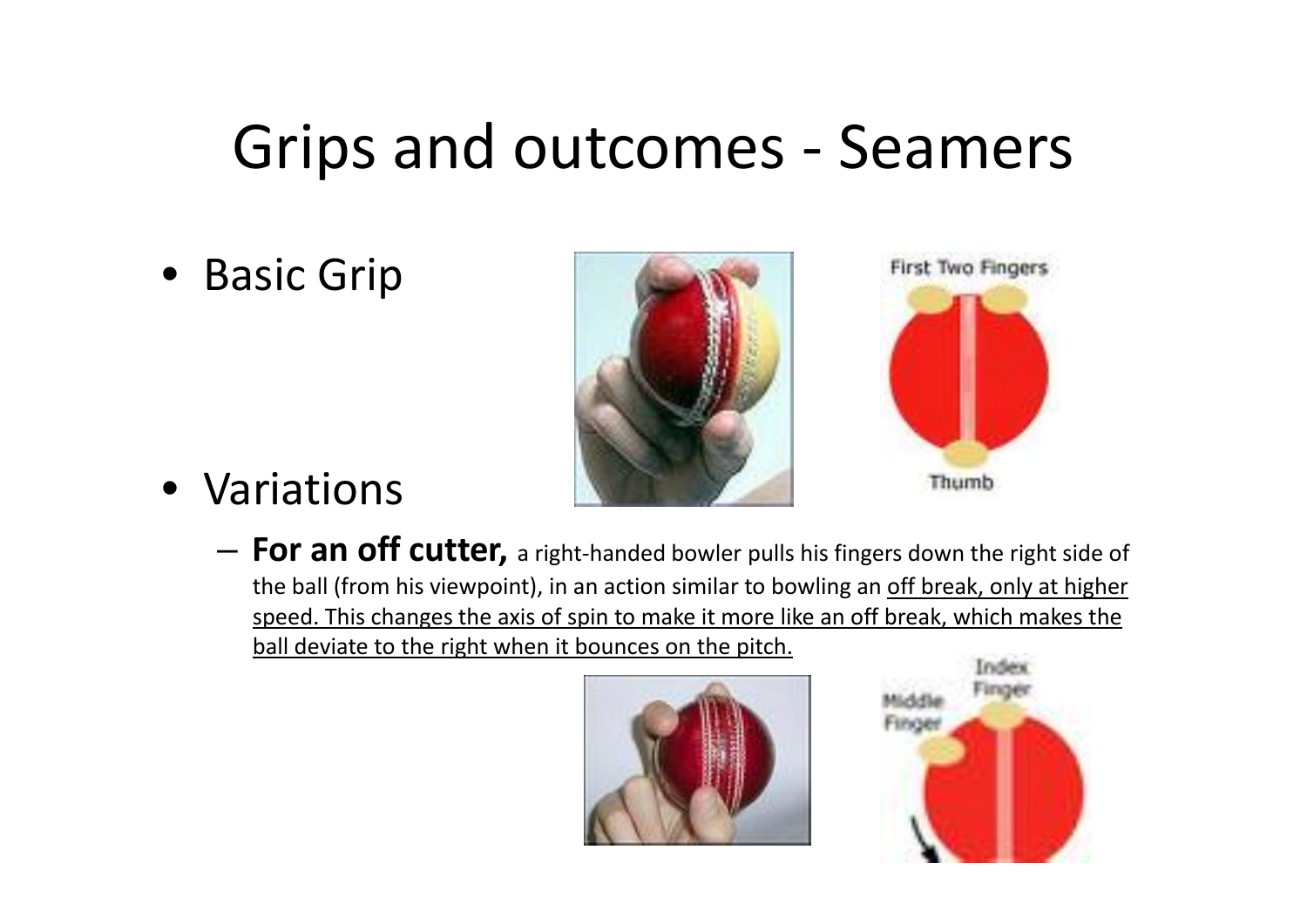### Grips Seamers

**The leg‐cutter grip**‐with the seam vertical, the middle finger is placed along the seam with the index finger about two centimetres away from the seam. And the ball rests between the thumb and the third finger. At the point of releasing the ball the **index** and the **middle finger** act upon the side of the ball so that the **thumb** passes round under the ball, generating spin on the cricket ball.

Slower Balls – much trial and error before ever using in <sup>a</sup> game, many variations......

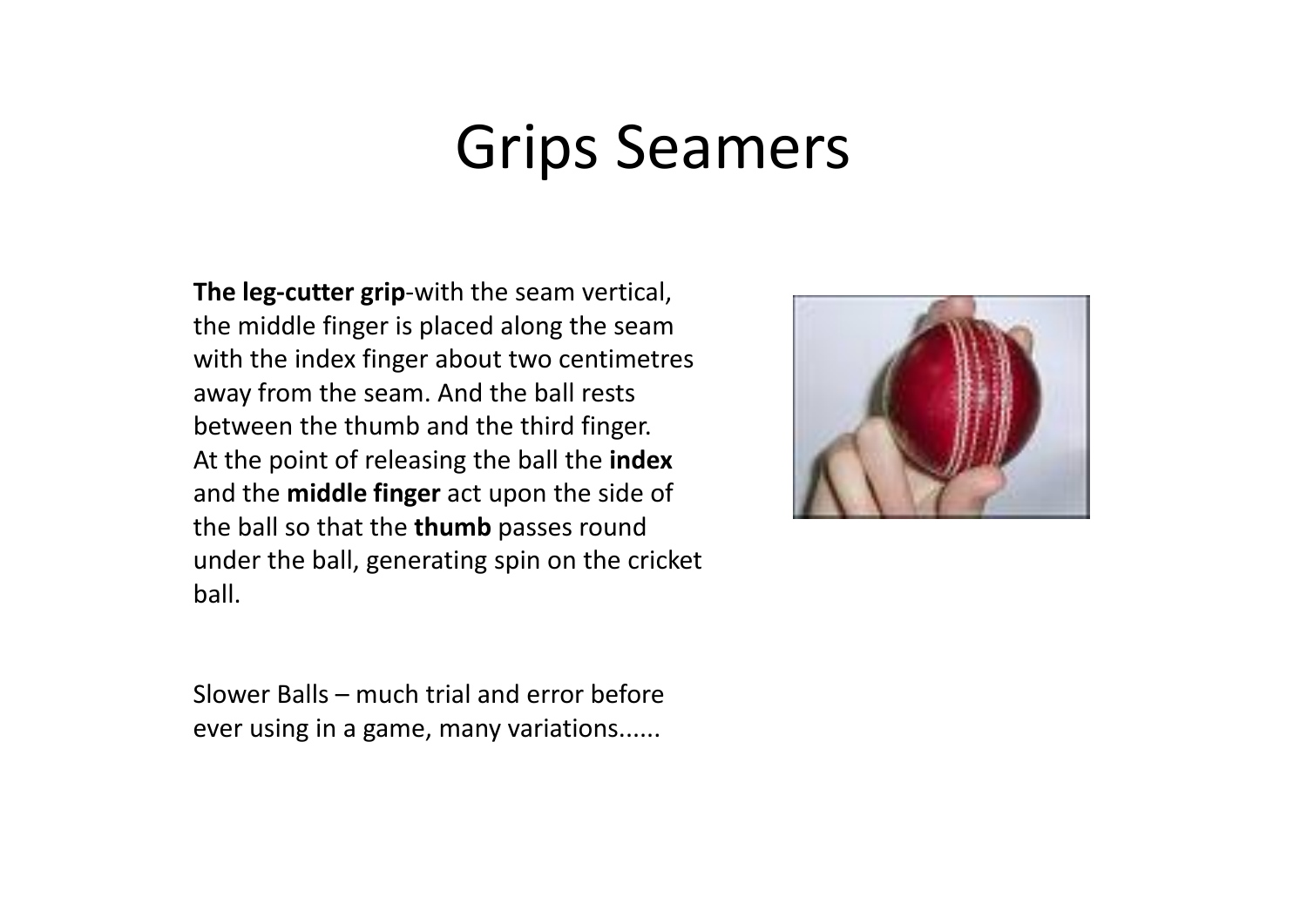# Swing

- • There are two stock deliveries of the swing bowler which pertain to the grip and the raised seam of the ball:
- $\bullet$  Out‐swinger ‐ To achieve an out‐swinger, the bowler must hold the ball with the rough side placed on the left and grip it with <sup>a</sup> vertical seam and the first two fingers on either side of it. During the delivery, the bowler then angles the seam slightly left. The result is that the ball swings towards the off‐side and away from the right‐handed batsman (hence the alternative term 'away swinger'). **New Balls will swing.**
- $\bullet$  In‐swinger ‐ Again <sup>a</sup> vertical seam is necessary but the first two fingers must be across the seam angling slightly towards the right (the leg side to a right‐handed batsman). The seam must then be angled towards the right before release, giving the ball <sup>a</sup> chance to move into the right‐handed batsman (towards the leg‐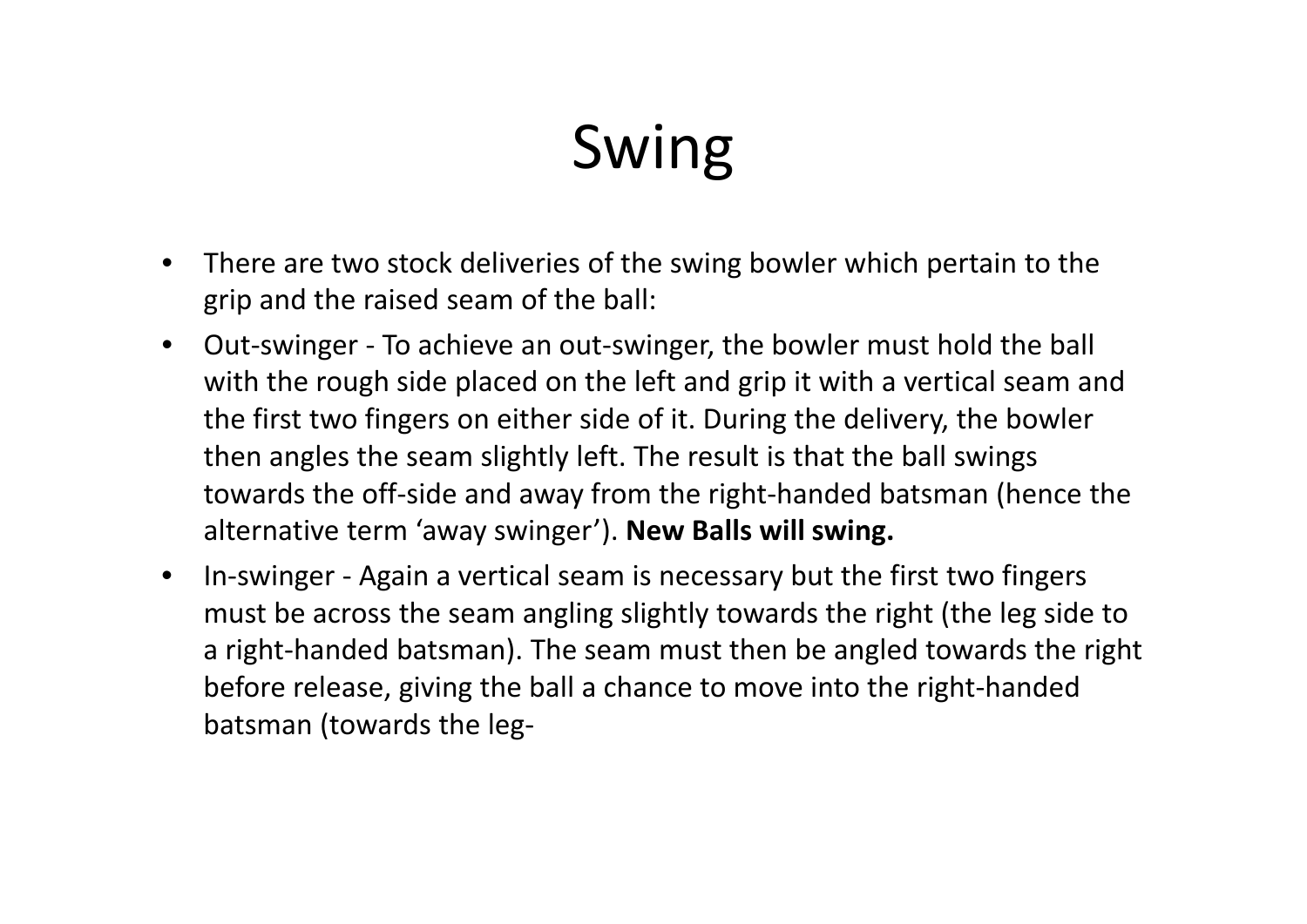

Many variables may or may not affect swing outcome. Weather, ball condition, seam height and of course grip and action.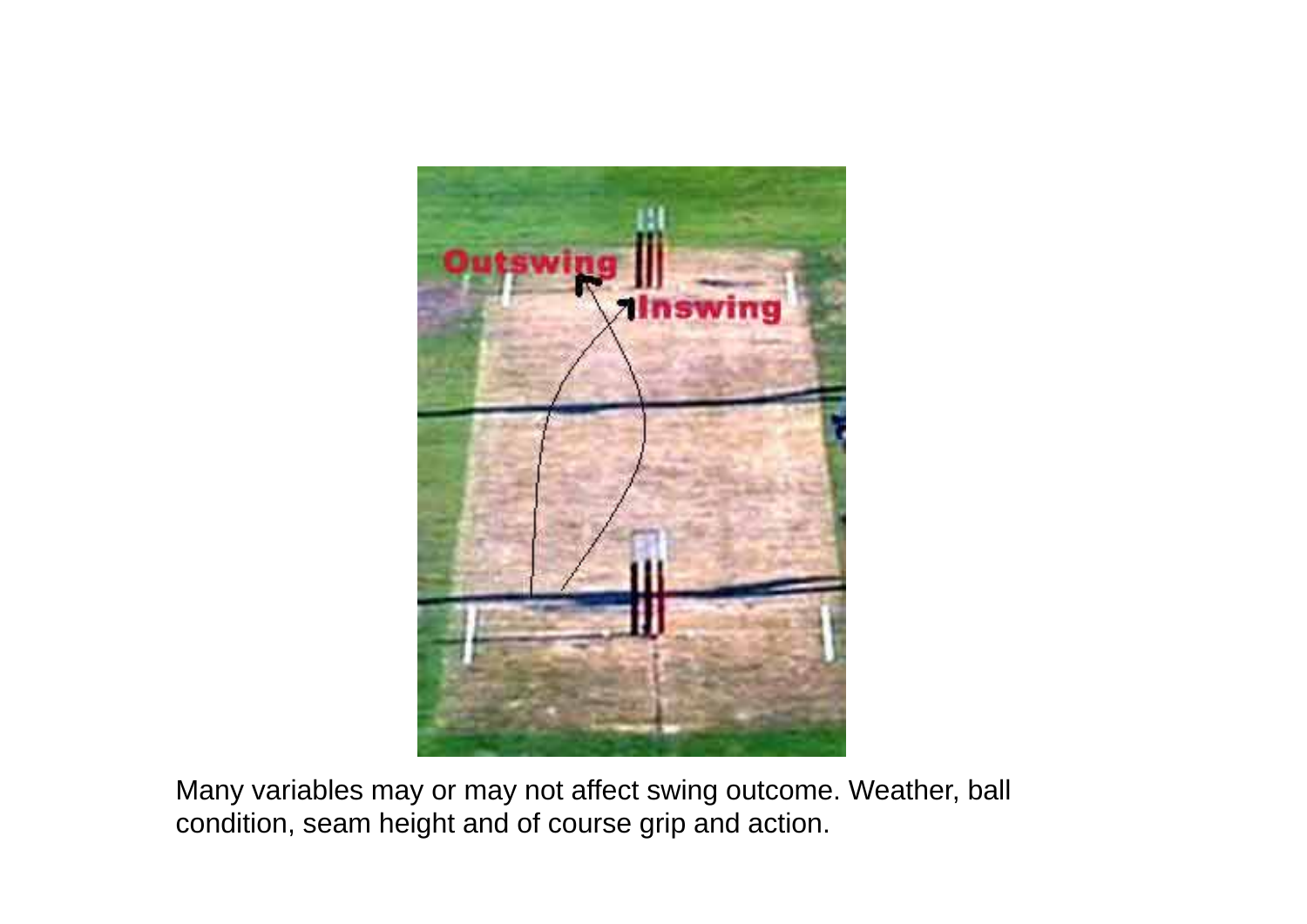# Off Spin

With the traditional off-spin delivery, spin is mainly imparted with the first finger dragging down and across the seam (creating offspin).



Many other variations e.g. Funky Miller, Bruce Yardley (spinning off the third finger) what works works............

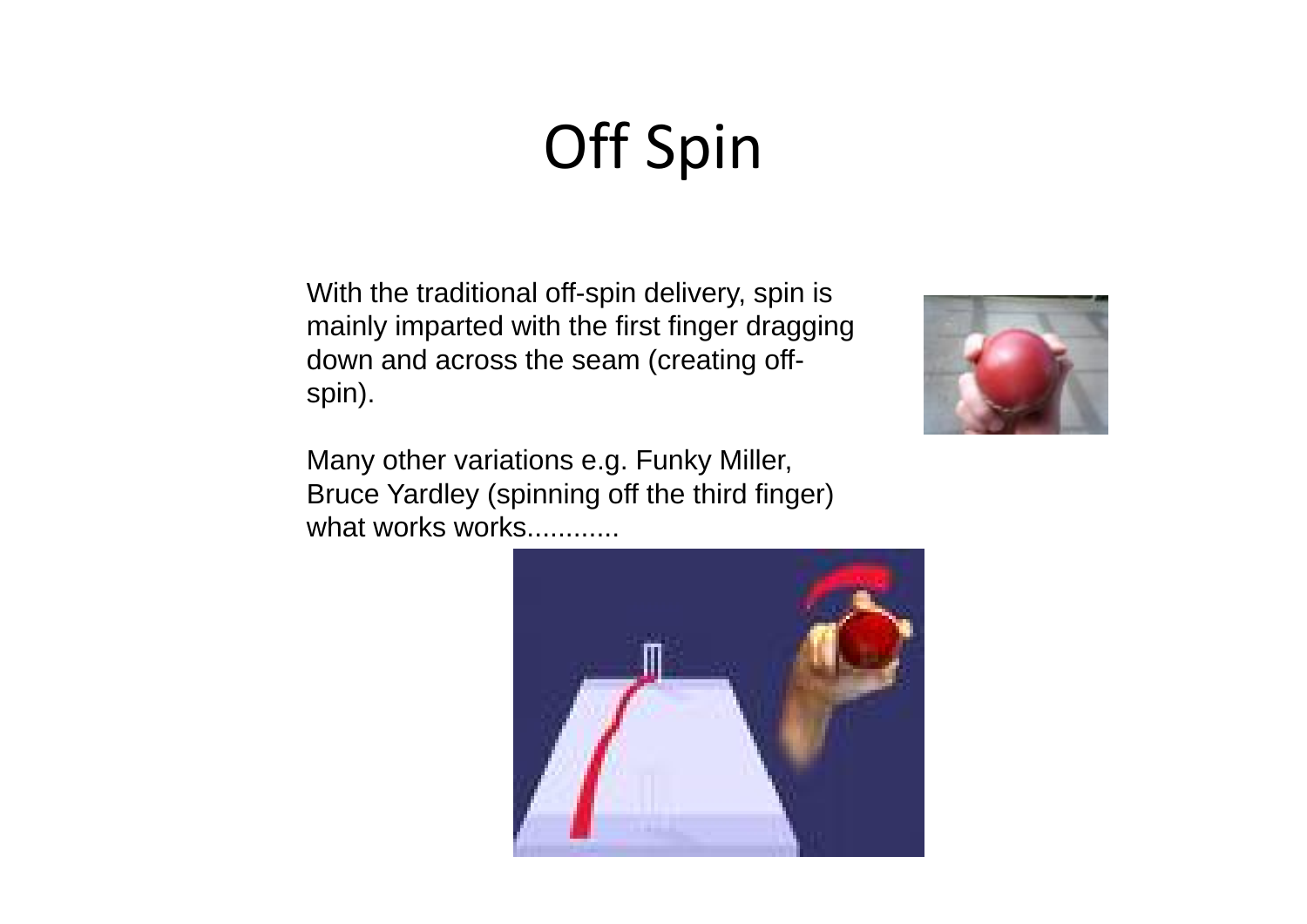# Off spin action

- It is still very important for offies to have smooth actions.
- Shorter front foot stride at release means greater body height and rotation – therefore allowing more side spin rather than the fingers doing all the work
- Front arm strength and reach and pivot so as to drive through the crease with energy







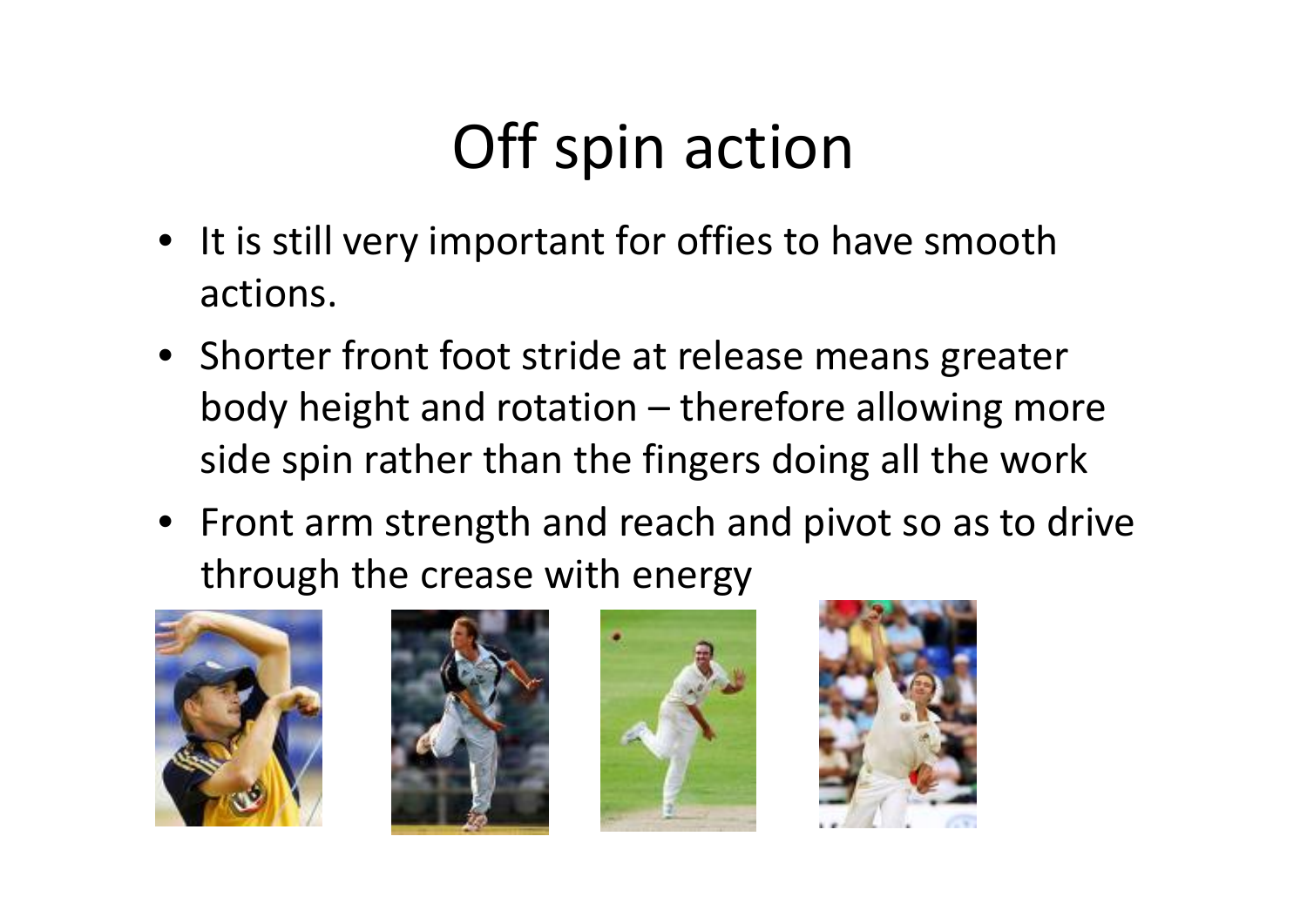

Leg Spin

• **Leg break:** The leg break delivery is where the ball spins away from the leg side. This is the stock delivery of the leg spinner, hence the name. To bowl <sup>a</sup> leg break, the ball should be placed in the palm of the hands or in the fingers. The seam should run across the fingers. When bowling the ball, the wrist should roll over so the ball is released from the front of the hand. When rolling the wrists, the fingers should roll across the ball as well, providing extra spin for the ball to turn once it pitches.



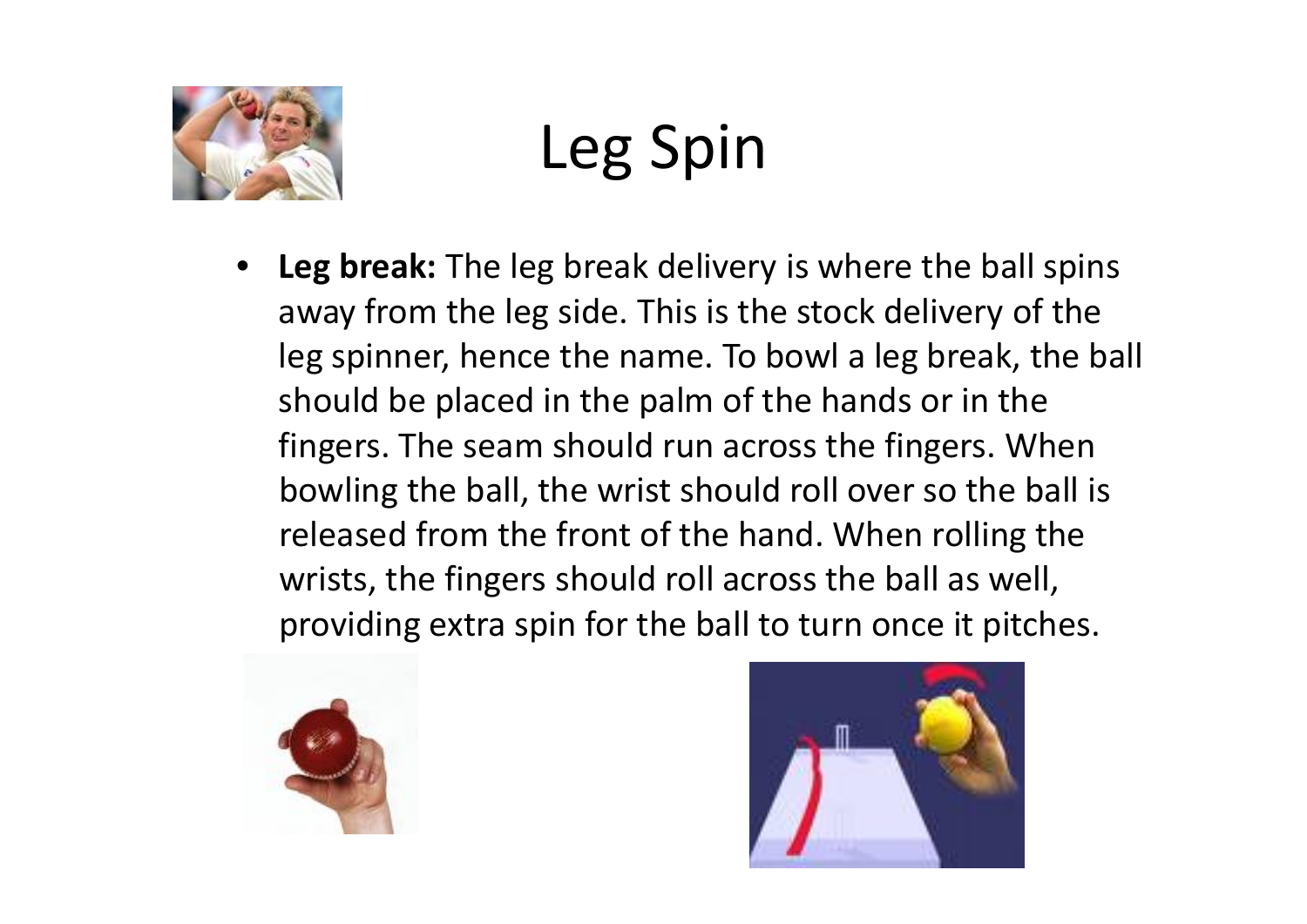

# Grips??







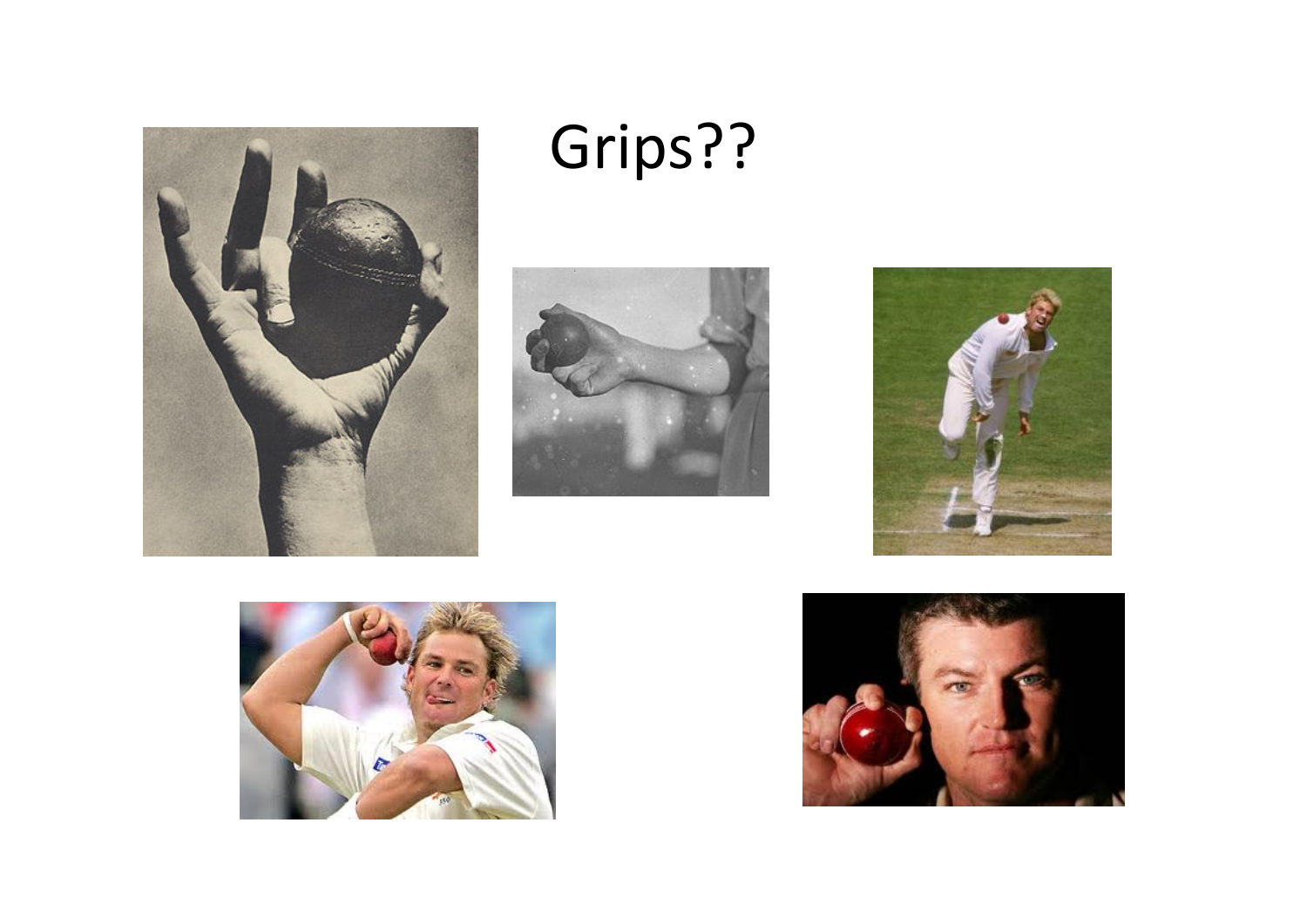• *If there is one factor in spin bowling which all spinners should accept if they wish to perform to their optimum, it is the concept that the ball should be spun hard. Not rolled, not gently turned, but flicked, ripped, fizzed.*



Peter Philpott; The Art of Wrist Spin Bowling; 2006; Crowood Press; Wiltshire, England.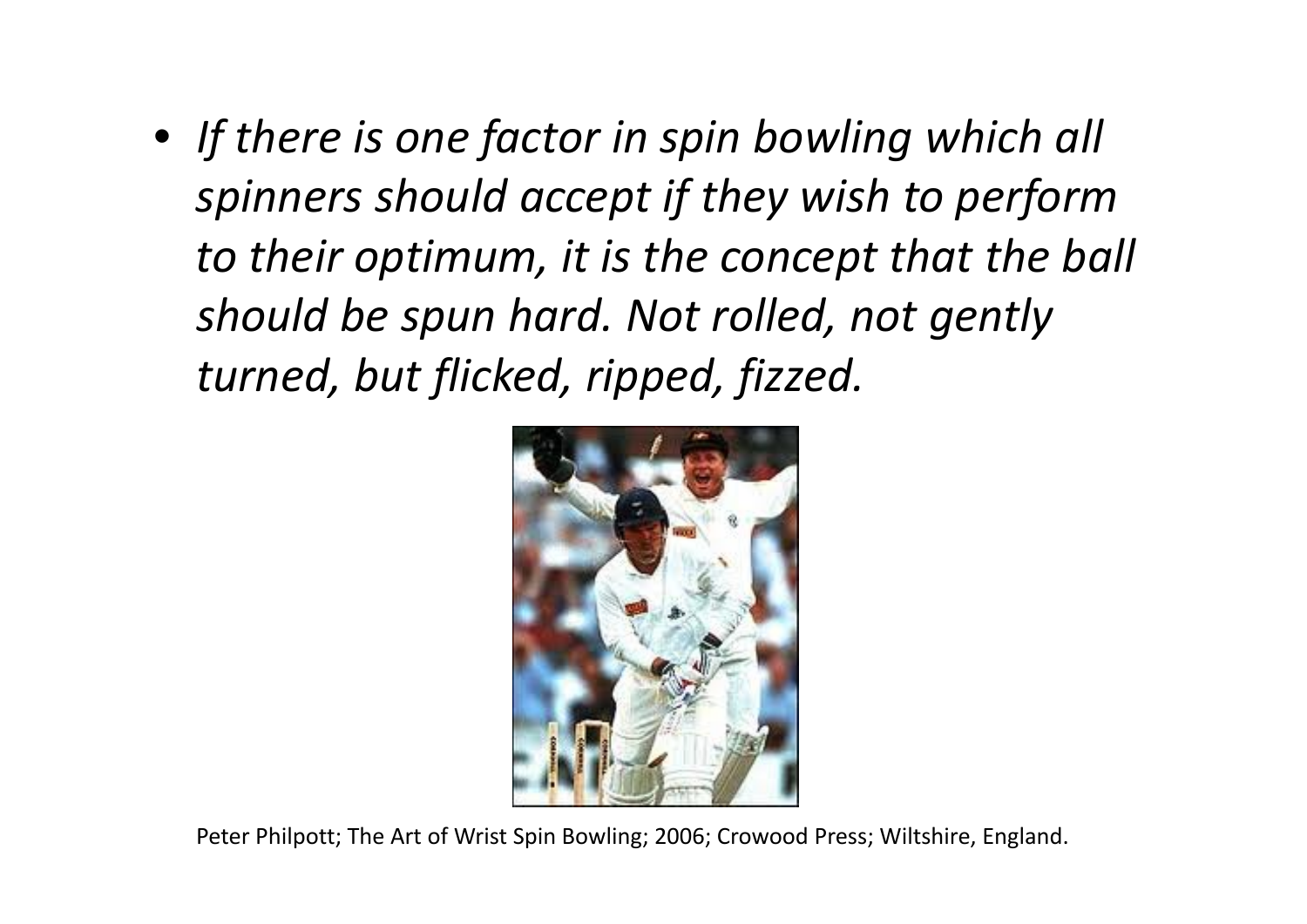# Leg Spin

- • To bowl **<sup>a</sup> googly or wrong un**, instead of releasing the ball from the front of the hand, the ball is released from the back of the hand. The spin applied to the ball is clockwise, instead of the standard leg break delivery which has anti‐clockwise spin.
- **Top Spinner** ‐ The wrist should face out towards the offside. This wrist position means that the fingers and wrist impart over‐spin or top spin on the ball, instead of leg spin. The ball then loops up, then dips down shorter than what <sup>a</sup> normal delivery would, with <sup>a</sup> higher bounce. The ball goes straight on towards the batsmen, instead of turning.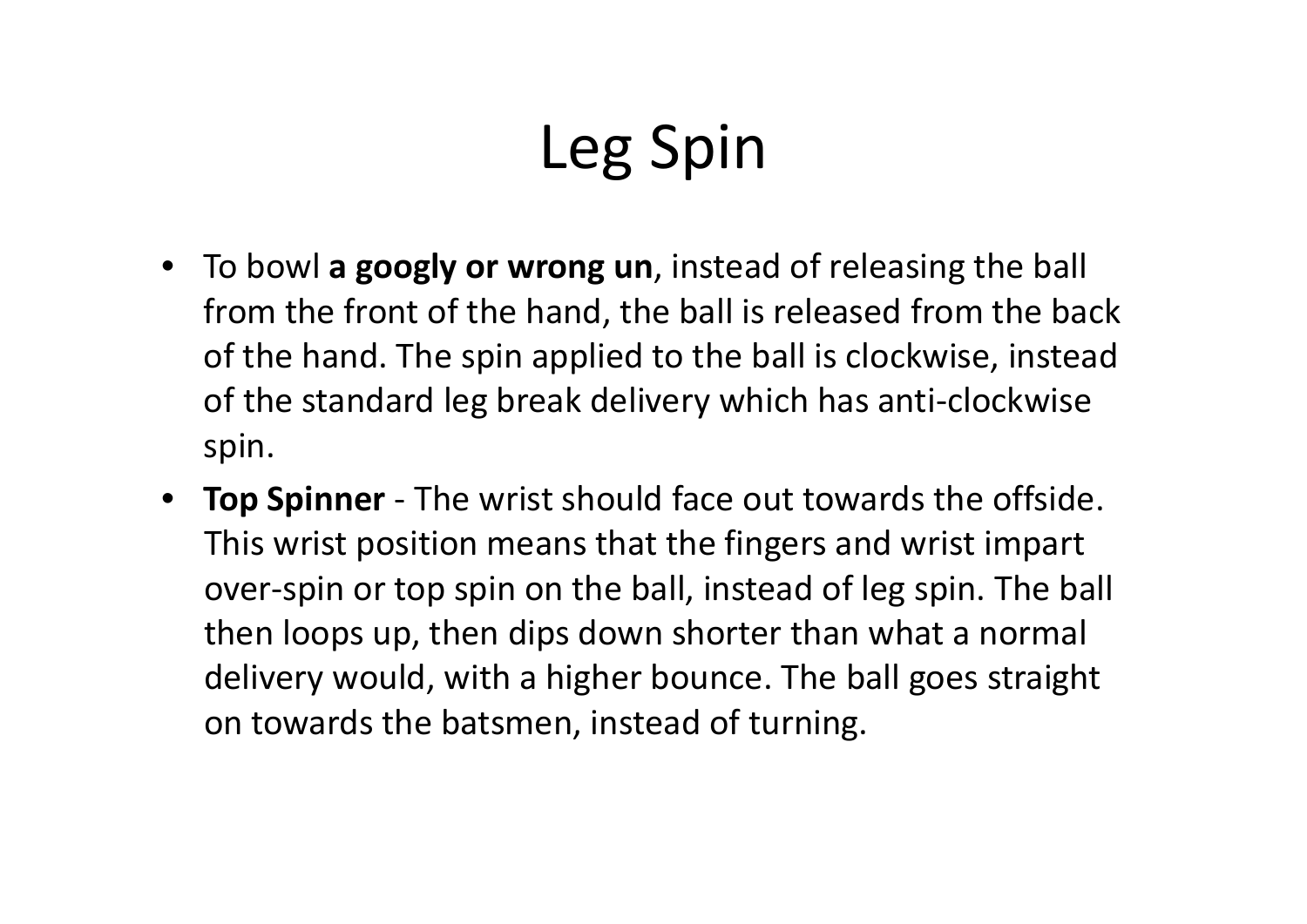# Leg Spin

- Encourage young bowlers as this is the hardest aspect of cricket.
- Do not expect accuracy, wickets or economy early. Just keep them bowling as much as possible. Think about fields for the leggie. Encourage most work to be done on the stock ball the leg spinner and not hard variations etc

"Zooter"